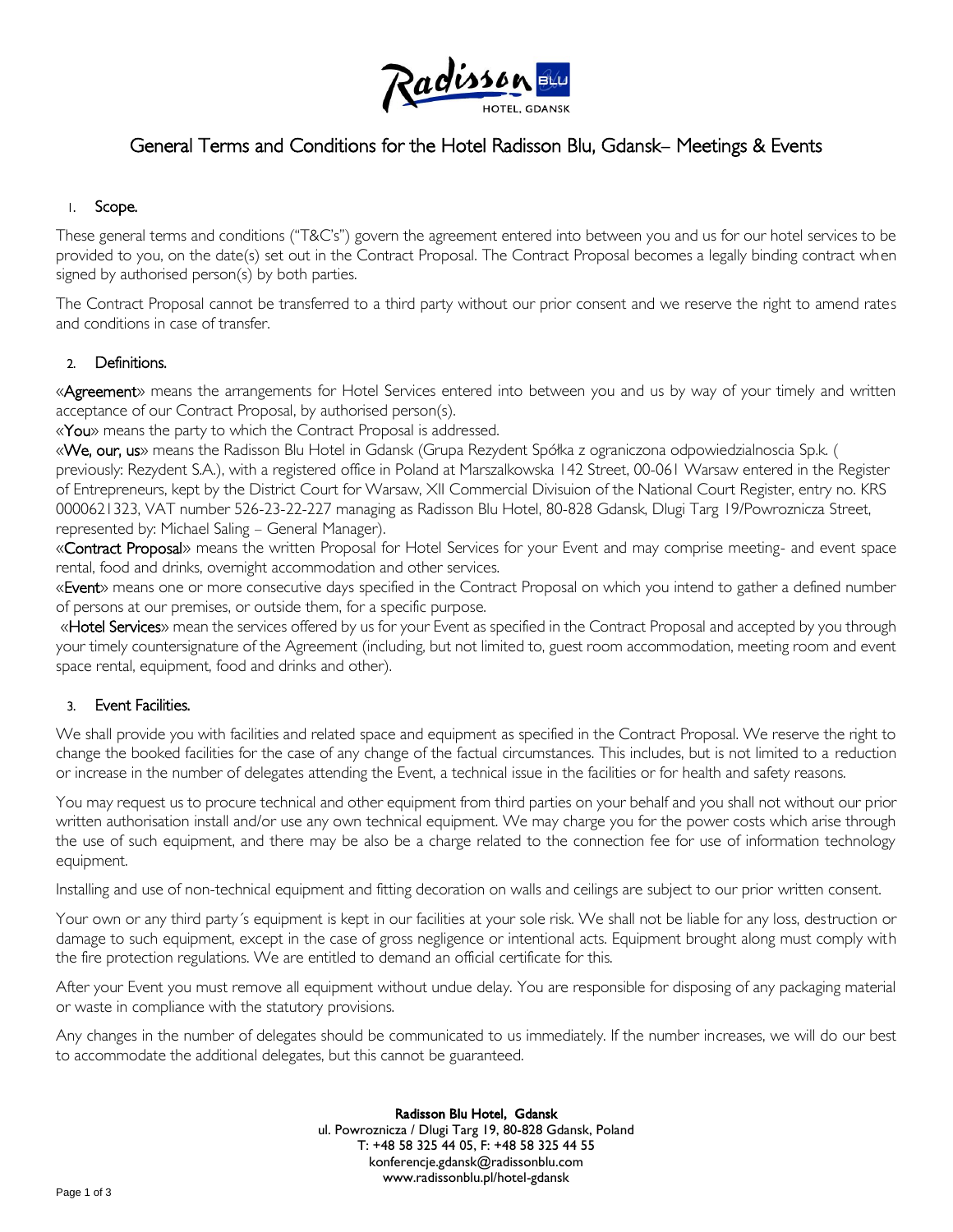

No food and drinks are to be brought into the hotel or grounds for consumption on the premises, unless otherwise specifically agreed upon you.

Your use of our facilities and our Hotel Services shall be compliant with the national and local laws and regulations. All entertainment arrangements (for example: extension of the service hours of the bar) must be confirmed to be approved prior to the date of the Event. Unless explicitly agreed upon otherwise, you are responsible for obtaining appropriate permissions and licenses and payment of applicable fees (for example: license fees for use of music rights, mandatory contribution to social security of artists and other.

# 4. Guest Rooms.

We shall provide you with guest rooms as specified in the Contract Proposal.

Check-in time is from 15:00 on the day of arrival, check-out time is till 12:00 on the day of departure, unless otherwise specifically agreed upon with you. An additional charge may be required in the case of late check-out and is subject to availability on the day. If a delegate leaves before the agreed date of departure, cancellations fees may apply.

Any changes in the number of delegates and guest rooms needed shall be communicated to us immediately. If the number increases, we will do our best to accommodate the additional delegates, but this cannot be guaranteed.

If we are unable to provide guest rooms as confirmed by us, we shall notify you as soon as possible. Alternative accommodation will then be provided at the nearest comparable hotel at our expense. We will also cover the costs for one telephone call and one daily round-trip transportation between the other hotel and us.

# 5. Cancellations.

You shall be entitled to withdraw from the Hotel Services partly or in full – then Cancellation Terms and Conditions specified in the Agreement apply.

We reserve the right to charge you for services delivered by third parties and/or for specially requested services (e.g.: flower decoration, cake, transportation etc.), which need to be cancelled due to withdrawal from the Agreement.

If it has been agreed that you can cancel without incurring costs within a defined period, we are also entitled to cancel the Agreement within this period without any obligation to you.

## 6. Rates

The rates are offered in PLN and include applicable taxes and service charges. The rates are subject to reasonable increase by us if unexpected increases in taxes, cost of goods, or limitations of supply outside of our control occur and the period between your signing of the Contract Proposal and the start date of the Event is no less than (3) months.

If you cancel the contracted Hotel Services by more than (25%) we are entitled to reasonably increase the rates specified in the Contract Proposal, regardless of any applicable cancellation charges.

## 7. Deposit

In the event that a deposit has been requested this must be paid till date specified in the Agreement. Additional deposit payments may be required prior to your Event.

If you fail to make the deposit payment(s), we are entitled to withdraw from the Agreement and to claim compensation for damages equivalent to cancellations charges applicable at that time when the deposit payment was due.

To the extent delegates are requested to settle guest room charges and conference-banqueting fees on an individual basis, we are entitled to request a security deposit in the form of a credit card guarantee or similar from the delegate. If you are requesting credit facilities completed credit application forms are required (21) days prior to the start date of the Event.

> Radisson Blu Hotel, Gdansk ul. Powroznicza / Dlugi Targ 19, 80-828 Gdansk, Poland T: +48 58 325 44 05, F: +48 58 325 44 55 konferencje.gdansk@radissonblu.com www.radissonblu.pl/hotel-gdansk